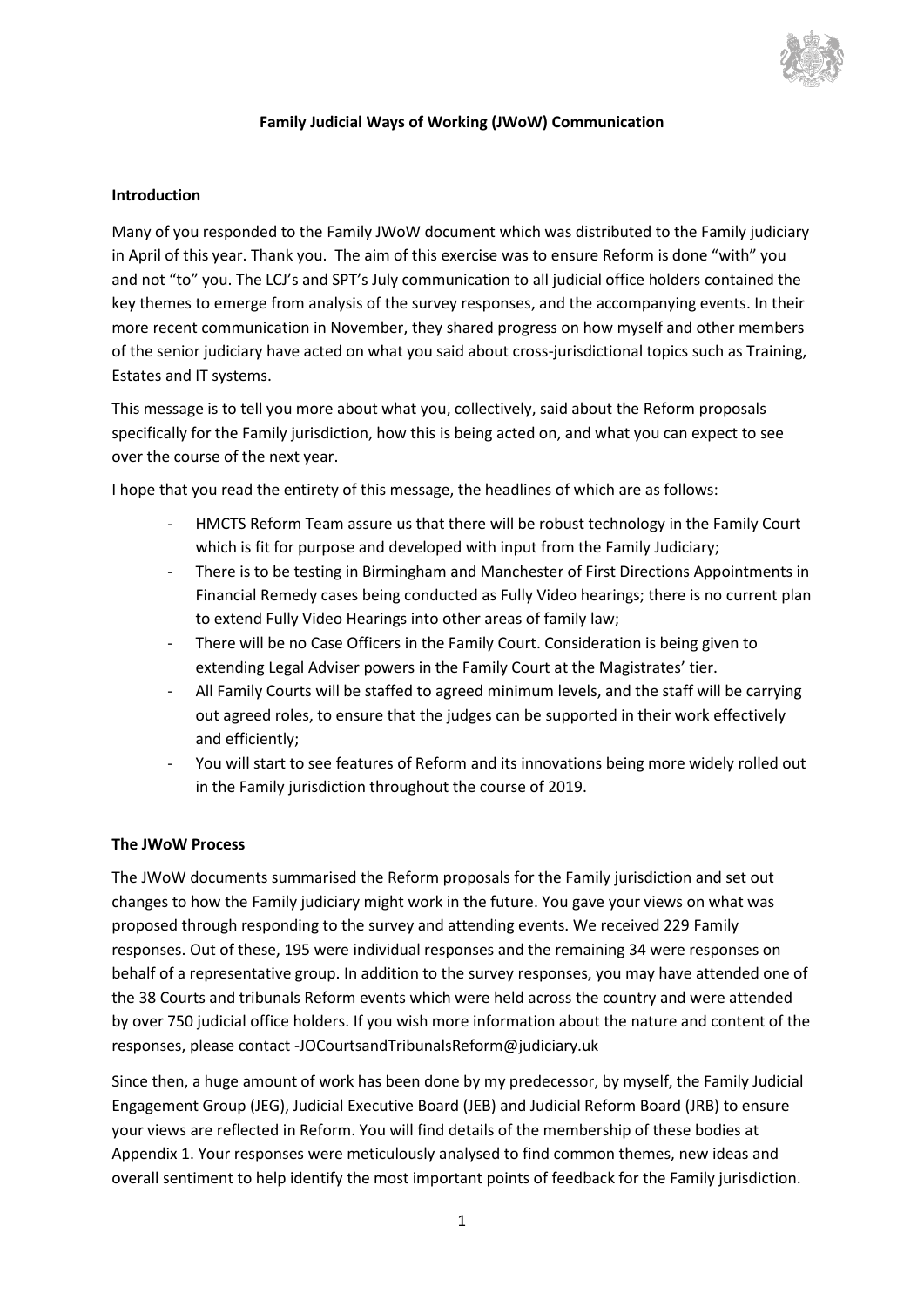

The Family JEG Chair, on behalf of myself and the Family JEG, wrote a paper over the summer helpfully identifying the Family Priority Reform topics based on your feedback.

Three topics were identified as highest priority for the Family jurisdiction: Effective Digitised Systems, Video Hearings, and Case Officers and Legal Advisers. In addition, Training, Estates and Open Justice were topics considered across all jurisdictions.

Between August and October, the senior judiciary and HMCTS have participated in a significant number of meetings to discuss each topic in detail to reach common positions on how Reform will be implemented and to ensure that the concerns and ideas from the judiciary were listened to. These positions have led to updates to the Reform designs, delivery plans and changes to the underlying assumptions in the Reform business case.

#### **Priority Topics Discussed**

## *Effective Digitised Systems*

'Common Components' will support the IT infrastructure for use across Civil, Family and Tribunals jurisdictions (CFT) to ensure digital case progression and judicial case management and to reduce the amount of paper and paper files used. This system is also intended to support paperless hearings for appropriate cases. You told us that your principal reservations on technology are based on the reliability of new IT systems and the need for them to be user-friendly. You felt strongly that the new system must enhance current ways of working. In order for it to better current practice, you recommended various system functionalities - please revert to Appendix 2. for this list.

In their November communication, the LCJ and SPT made clear that HMCTS is committed to providing robust, fit for purpose technology designed with judicial input. HMCTS have confirmed that suggested system functionalities will be delivered. As requested by many of you, judges are able to guide the design of the Common Components by inputting into the Judicial User Interface Group. For the identification of the Family Judiciary members of this, and other Reform Groups, please see Appendix 3. Additionally, judges will be closely involved in the testing of the Common Components in CFT. As such, the CFT judiciary will be able to benefit from the time savings associated with a robust and fit for purpose digital system which has been designed to their needs.

There has been some confusion around what HMCTS referred to as 'Assisted Digital.' In discussions over the summer and in a paper recently provided, HMCTS have clarified that 'Assisted Digital' both describes the process by which competent digital participants can be assisted to use the digital system to achieve access to the Courts; and describes the range of channels – telephone, webchat and face to face – in place for litigants who require support to interact with the system digitally.

HMCTS recognise that 'Assisted Digital' may not be suitable for some users. Some may not want to stay on the phone to receive support; a centre may not be in travelling distance; or they may want to share a paper form with trusted friends to complete with them. As a result, HMCTS will continue to make provision for litigants to continue using paper documents (albeit that at the point at which the information on paper enters the system, the information transitions to a digital format, and converts back to paper when passing back to the litigant). HMCTS want to include the offer of a choice of channels into the design of 'Assisted Digital' to allow a user to choose the channel most suitable to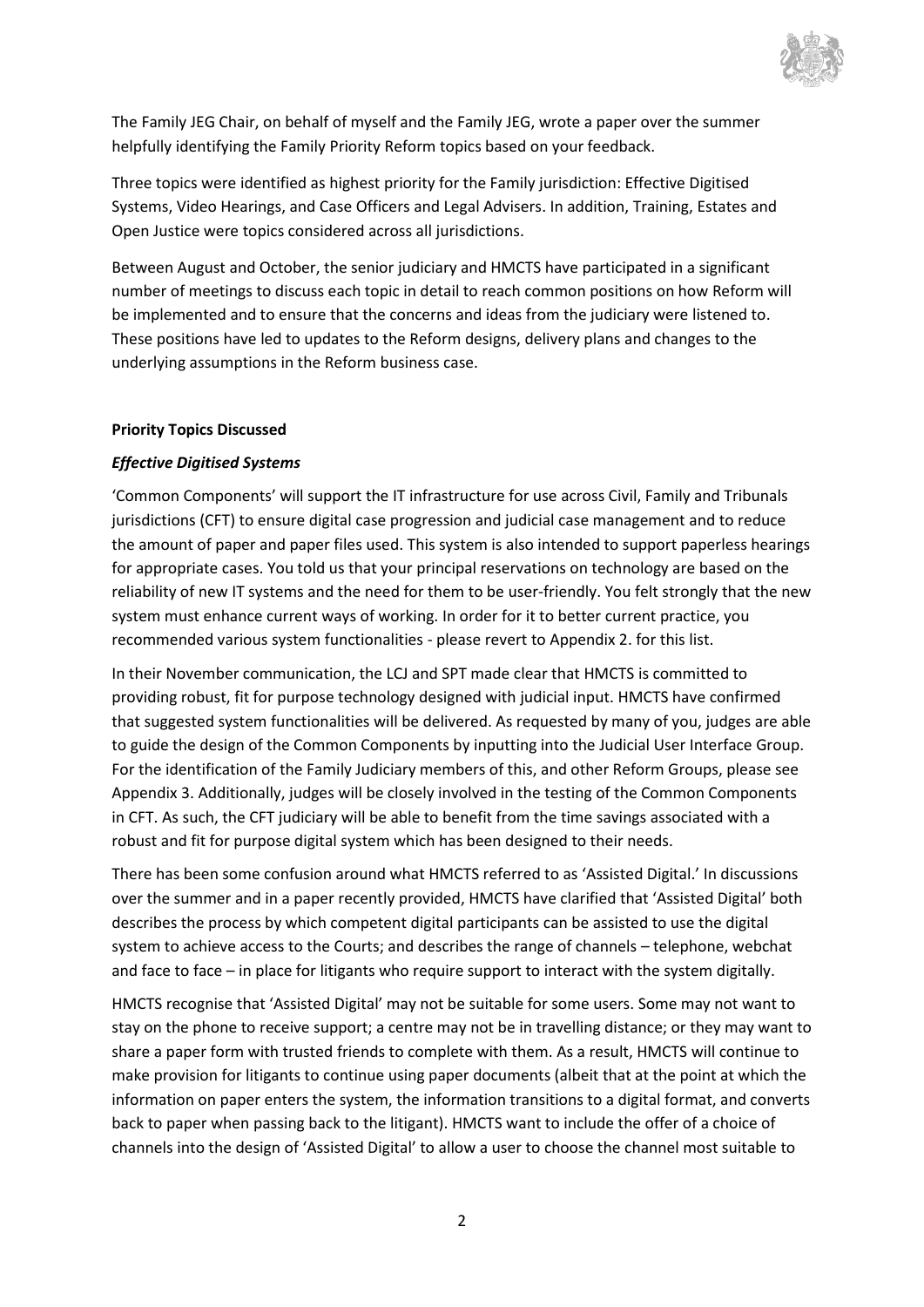

their needs, as well as multi-channel movement where a paper form can be used in conjunction with text message notifications from 'Track Your Appeal.'

### *Video Hearings*

HMCTS is exploring greater use of technology in the Family jurisdiction and we have discussed at length the potential for wider use of Video-enabled Hearings (for example, hearings at which Video technology is used for the purposes of taking evidence). Separately, HMCTS conducted the first ever pilot in England and Wales for Fully Video Hearings; this pilot took place in the First-tier Tribunal Tax Chamber and has now concluded; this pilot demonstrated, amongst other findings, that the technology utilised required further development: 3 out of the 8 cases could not proceed because of technical issues of one sort or another. The Tribunal judges involved in the other 5 were cautiously positive about the experiment. The litigants themselves were positive about the video hearings.

The expectation that Family hearings would be conducted by Fully Video means (i.e. all parties and the Judge on video) is the area of Reform which generated the most concern by the Family judges. On the whole, you are very cautious about the concept of the Fully Video Hearings. Some of you feel they are being proposed in the name of cost reduction but at the risk of justice. You are more open to the use of Video Links in Family Hearings recognising the value for vulnerable parties, and parties and witnesses who cannot travel to Court*.*

Although some of you need to be persuaded of the appropriateness of Fully Video Hearings in Family altogether, some of you felt that uncontested cases could be appropriately held in this way. As such, testing of First Directions Applications (FDAs) in Financial Remedy (FR) cases has been cautiously approved by the Family JEG, given that they are, in the main, principally dedicated to case management using pre-prepared documents. You can be reassured that participation in Fully Video Hearings is not being foisted on anyone, and safeguards as to the process – and participation in it – are being built into the testing. Evaluation of the FDA test will also entail a detailed analysis of the Tax Tribunals pilot. It is firmly accepted by HMCTS that the decision on whether a hearing is conducted using Video technology of any kind in any particular case remains an exercise of judicial discretion.

You have expressed a range of legitimate concerns about the increase of using Fully Video Hearings beyond this. You are understandably apprehensive of the potential for parties (and their lawyers) to be denied the valuable opportunity for pre-hearing (and mid-hearing) face-to-face meetings at Court when crucial and time-saving negotiations and discussions take place and agreements are often reached; you are worried about compromising the gravitas of the proceedings; of the reduced ability to assess non-verbal cues and body language of the parties; and have concerns relating to security and confidentiality of the Court processes (particularly concerning children) including the ease at which they could be recorded and posted publicly on social media. As such, there is currently no specific proposal to expand Fully Video Hearings in the Family jurisdiction beyond the current test. Specifically, and subject to the evaluation of the test, it is felt that fully Video Hearings will not normally be appropriate for contested cases involving the giving of oral evidence, multi-party cases, cases concerning Litigants in person, and/or cases concerning children.

Building on the Family judicial responses, myself, the Family JEG Chair and HMCTS have accepted that: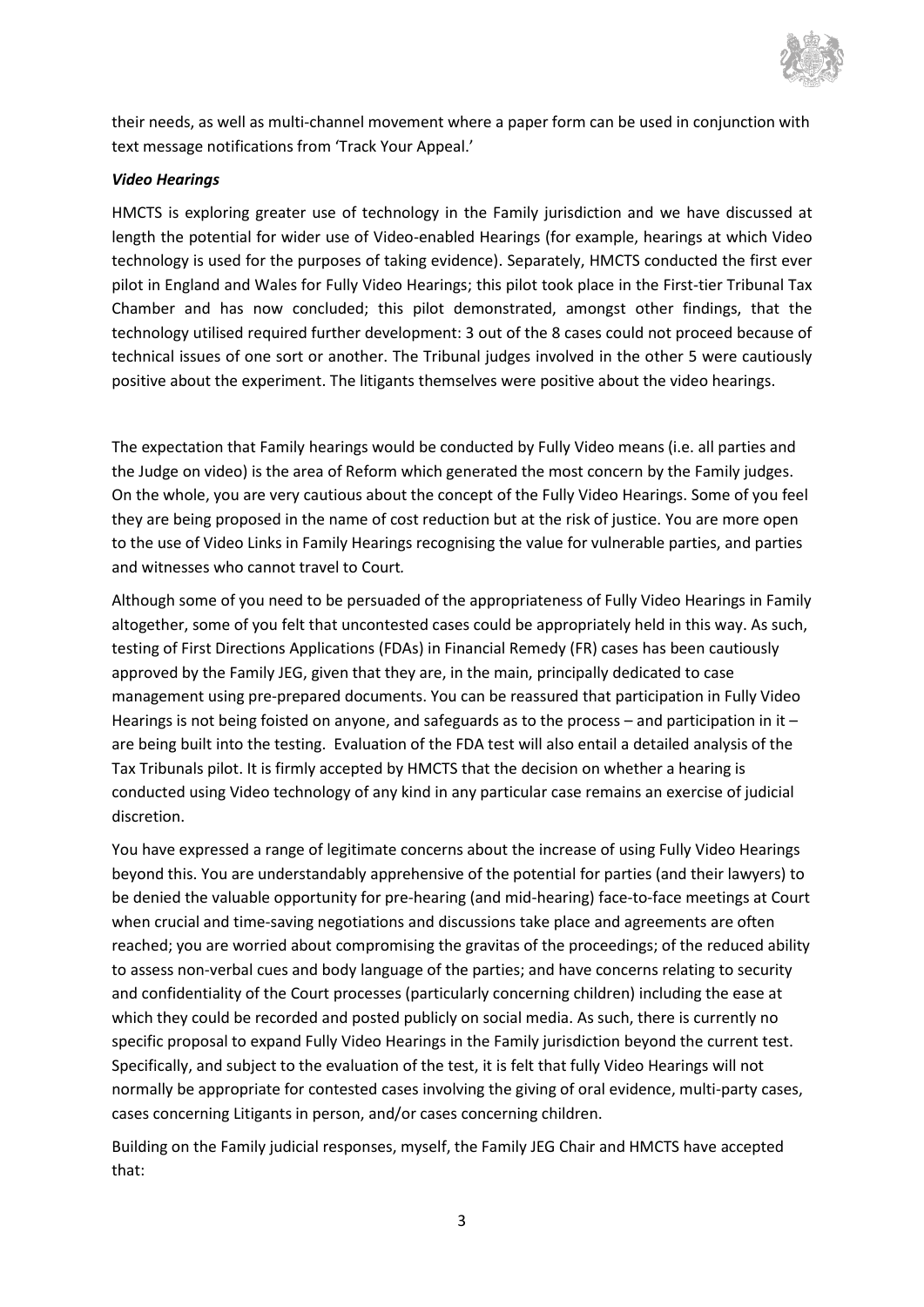

- Robust technology is required for Fully Video Hearings to succeed.
- Anyone appearing before the Court must be clearly seen and heard throughout, as would be the case if they were physically in the Court room. The video should ideally capture more than just the head-and-shoulders image*.*
- Broadband speed, Wi-Fi, and equipment used by those taking part in the hearing must be of a sufficient quality.
- The use of Video technology should not compromise the confidentiality of Family Court proceedings. The senior Family judiciary proposes that Family Court litigants participating in any Fully Video Hearing should do so from an 'authorised place.' (which could include for example a CAB office, a PSU office, or a solicitors' office)

## *Case Officers and Legal Advisers*

It was abundantly clear from your responses that clarification of the proposed Family Case Officer and Legal Adviser roles was urgently required. We took this up, and after detailed discussions on the proposal, myself, the Family JEG Chair and HMCTS have accepted that the term Case Officers should now be regarded as obsolete. The term "authorised officers" will hereafter be used to describe all non-judicial persons who perform administrative litigation functions within the Court system. In the Family jurisdiction, a Legal Adviser is a legally qualified "authorised officer." It is not envisaged that there will be other sub-classes of "authorised officers" in this jurisdiction.

There is concern expressed by some of you about the expansion of the scope of the functions of Legal Advisers. There is apprehension about expanding an already heavy workload amongst a limited number of current resources. Some of you spoke of certain Courts and regions which are struggling with particularly low numbers of Legal Advisers. As such, there will need to be significant recruitment in order to fulfil any potential increase in their work. HMCTS is currently running a Recruitment Programme with a second scheduled upon its completion.

There is also unease amongst you about blurring the separation of powers if Legal Advisers are to carry out any form of judicial function. Legal Advisers currently carry out a multitude of tasks which assist the Magistracy and District Judges, including box work. Any expansion of the powers of Legal Advisers operating within the Family Courts are likely to be focused at the Magistrates' tier. Specifically, HMCTS and the Family judiciary accept that there is currently significant regional variation in the extent to which Legal Advisers carry out First Hearing Dispute Resolution Appointments (FHDRAs) up to the point of a consent order. Legal Advisers are keen to extend their powers to include the ability to make a consent order at the conclusion of a FHDRA. Currently, Legal Advisers cannot offer judicial continuity from FHDRAs (or, given that they are not judges, at all). This is relevant to a consideration of extending their powers. The detail of any extended powers will need to be considered by the Family Procedure Rule Committee, and requires further consultation and evaluation; this issue is likely to form part of the upcoming work of the re-constituted Private Law Working Group. Any update to this extension will be communicated to you without delay.

#### *Staffing of Courts and Courts and Tribunals Service Centres (CTSCs)*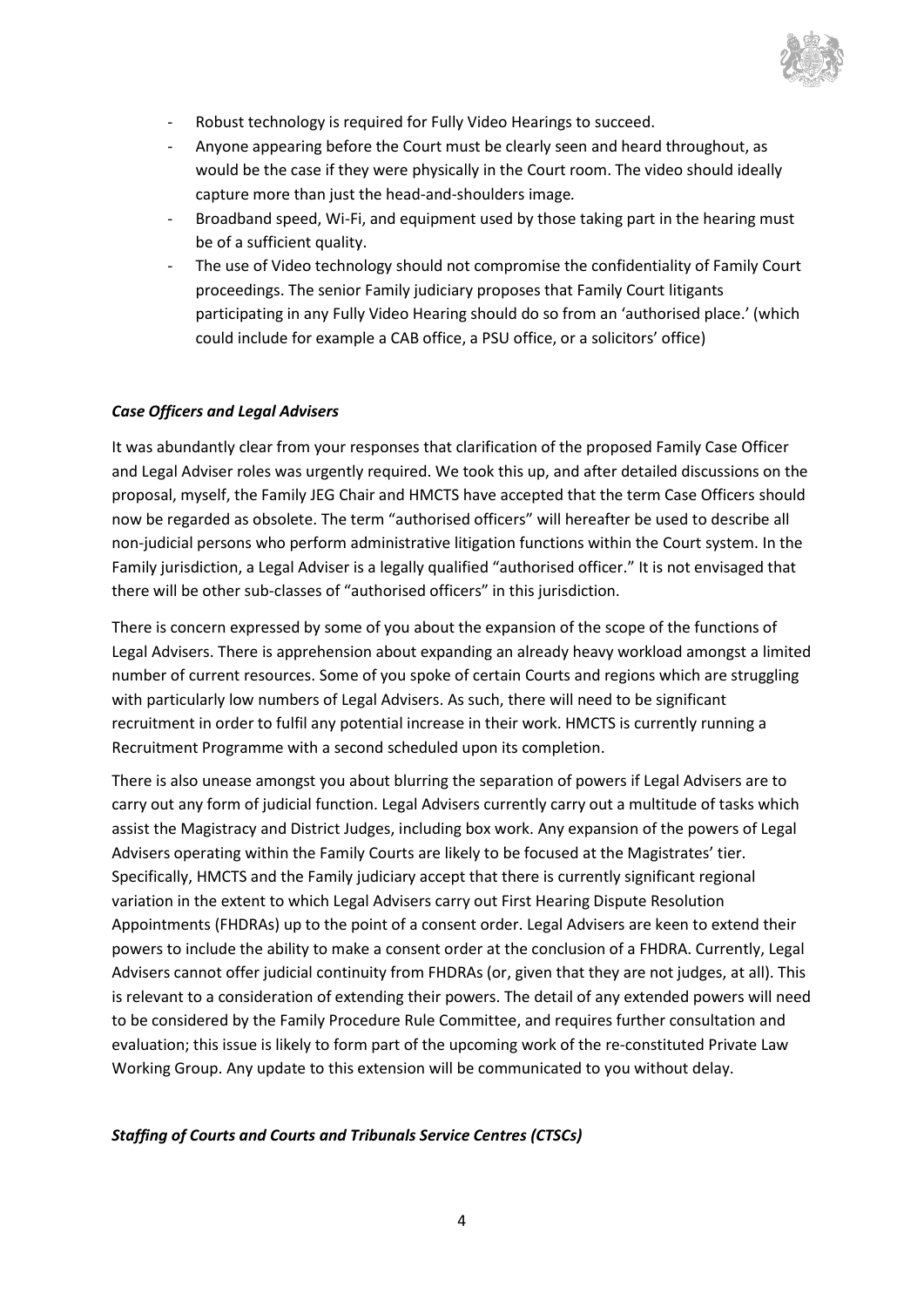

As a number of you acknowledged, it is beyond doubt that staff cuts at Courts are an integral part of HMCTS' Reform proposals. Following discussions centred on the Civil and Family Court in Bristol, which was taken as an example of how the staff cuts would operate in practice, it was concluded that the proposals then being made were unworkable. As a result, the proposals are being reworked by HMCTS.

Concern has been expressed about the effect of cuts on listing and, if listing is a function that is to be split between the Courts and the CTSCs, a number of you asked how that process would work in practice. One underlying concern is that not enough Listing Officers are being identified as being required in the Courts.

There was also a wider concern about the interface between the Courts and the CTSCs. The problem with embarking on any more focussed analysis was - and remains - that no detail has yet been provided as to what functions will remain at Court, what functions will be moved to the CTSCs, what the interface will be between the two, and how that interface will work in practice, on a day-to-day basis. That vital work is ongoing.

HMCTS acknowledged all of these concerns. They are building the model for the future staffing at Courts (including listing) and CTSCs, by reviewing the workload of all administrative tasks, to reach an estimate for required staffing levels. The business case assumptions will not be used as a 'top down' target to be met come what may. The Family JEG will discuss staffing in the Courts once the proposals are provided and will inform HMCTS of their views on the required roles and appropriate staffing levels needed to support the judiciary. All Courts will be staffed to agreed minimum levels, and the staff will be carrying out agreed roles, to ensure that the judges can work effectively and efficiently.

Work is ongoing on the detailed design of the CTSCs. This will be discussed with each of the jurisdiction JEGs, to include an agreed, effective and responsive system of communication between the CTSCs and the Courts, and a structure to deal with the handover from one to the other.

It is agreed that all Courts will have an appropriate number of Listing Officers based at the Court; that those fulfilling that role will be fully supported; that any listing work performed at the CTSCs is fully integrated with the listing at the relevant Court; and everything will be designed to ensure the judges retain proper judicial control of all listing functions.

Future decisions about where listing takes place will be taken on the basis of an appraisal of the most suitable location. HMCTS will define this with the judiciary. There is no expectation that most listing work will be completed in CTSCs: it is accepted that intimate knowledge at a local level is often critical to effective listing. It is expected that new scheduling and listing tools will support Listing Officers and make the process more efficient. Staffing decisions should be reviewed once more is known from pilots about the software's capabilities and how they might evolve.

## *Estates*

Estates was a topic raised by many of you in survey responses and at events. The message in November from the LCJ and SPT explained what has been agreed about Estates.

This need not be repeated here, save to say that appropriate access is required into the Family Courts. Many of you referred to the importance of accessible ushers for the parties/witnesses, literature/information boards, CAFCASS rooms and Personal Support Unit (PSU) schemes*.* HMCTS will consider this when they revise the Court Design Guide which sets out how Courts should be laid out.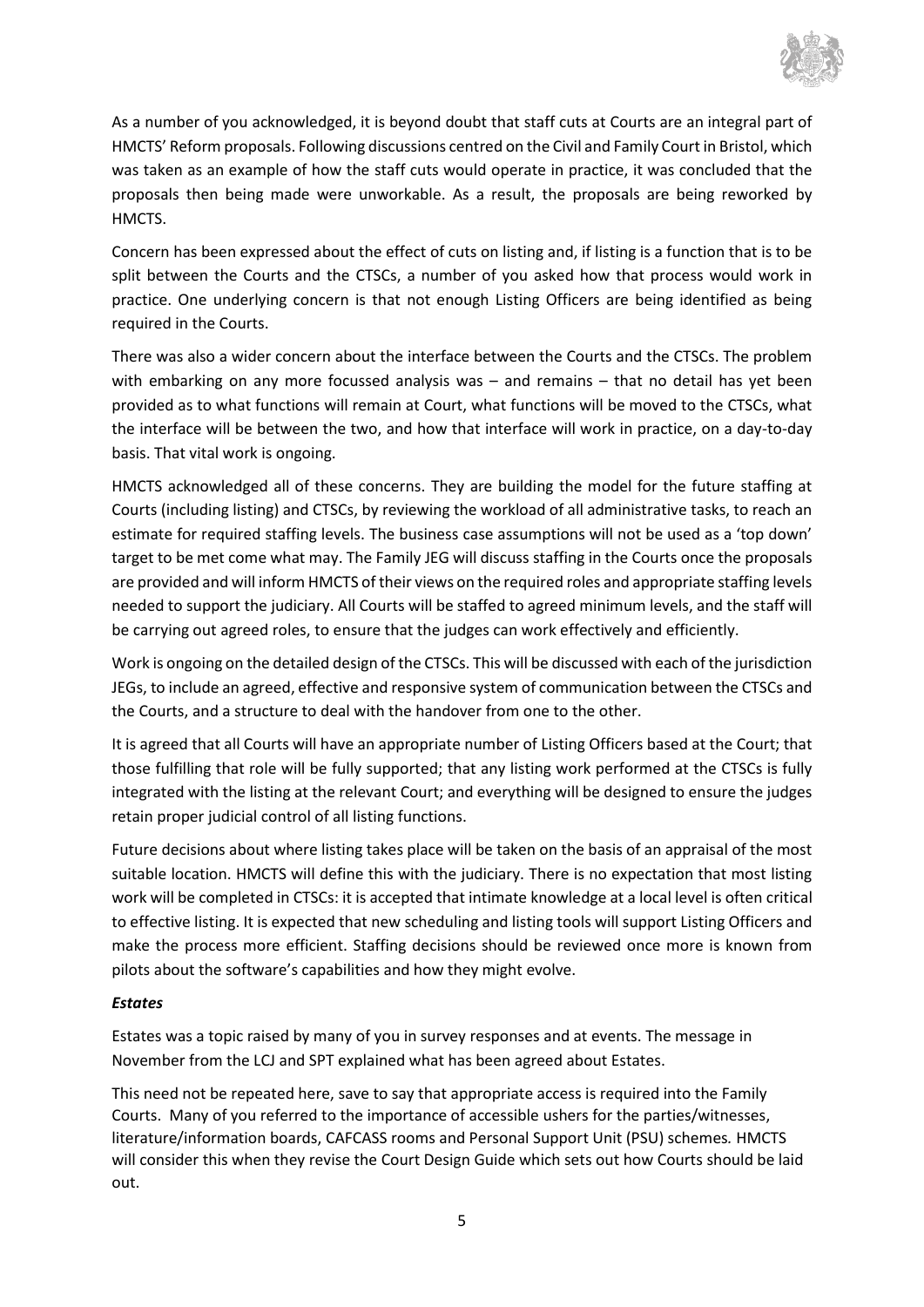

## *Open Justice*

As the JWOW document made clear, there is an acknowledgement that Family Courts must be at least as open in the post Reform era as they are now. The public must be able to see and hear that which they can currently see and hear in a Family Court. You were unanimous on the need to preserve this, and I agree with it.

When Judges conduct hearings in the Family Court by telephone now ,they do so in such a way that the hearing is recorded. Where hearings are to be conducted by telephone or fully video (that is, no one in Court, all parties connected via technology) in the future, similar arrangements will need to be made.

We will keep an eye how technology develops and how arrangements are made for hearings, so that the balance continues to strike appropriately between confidentiality and openness when the hearings are conducted using video systems. I can assure you that nothing will be done through the Reform programme to reduce the openness of the Family Court process or to undermine it.

#### **The Year Ahead**

I would like to let you know that much remains to be done. The Business Case for the Reform programme is updated every year; this provides an opportunity to revisit the assumptions on which the Business Case is made. HMCTS is currently developing the latest iteration to reflect changes proposed by us in its Programme Business Case 5 (PBC5), which is yet to be agreed with HM Treasury*.*

The pace at which Reform is implemented is expected to increase over the coming year as we see more changes introduced locally. Inevitably there will be frustrations along the way, and I ask you to bear with us. With increasing workloads in the Family Courts, and heavier demands upon you all, it is crucial that reformed systems work effectively and reliably; that is our common objective with HMCTS.

You will continue to see the progression of Divorce, Probate and Family Public Law projects over the next 12 months. There will also be ongoing work in several cross-jurisdictional projects including: Courts & Tribunal Service Centres (CTSCs), Courts, Tribunals and Regional Tier, Scheduling & Listing and Video Hearings. Further progress in relation to Private Family Law has regrettably been put on hold until 2020, but we will ensure that it remains high on the agenda. Similarly, we will ensure that there is proper judicial engagement in Reform programmes relevant to the Court of Protection.

Your input into the design of specific projects and their testing, through working groups, and your involvement of training development via the Judicial College will be critical. There will be further communications to the Family judiciary on these changes. At the Family JEG meeting in December, discussion focussed on how best to engage further with you.

#### **Conclusion**

Reform will only succeed with the input of judges' knowledge and experience. The continued efforts of the Family judiciary involved in Reform are greatly appreciated. You are asked to continue putting any issues forward to any of the judges who are listed in the appendices to this communication who can then feed the points into their respective working groups.

I want to give you my assurances that the senior judiciary are working hard to reflect the Family judicial views and maintain the immutable principles of family justice.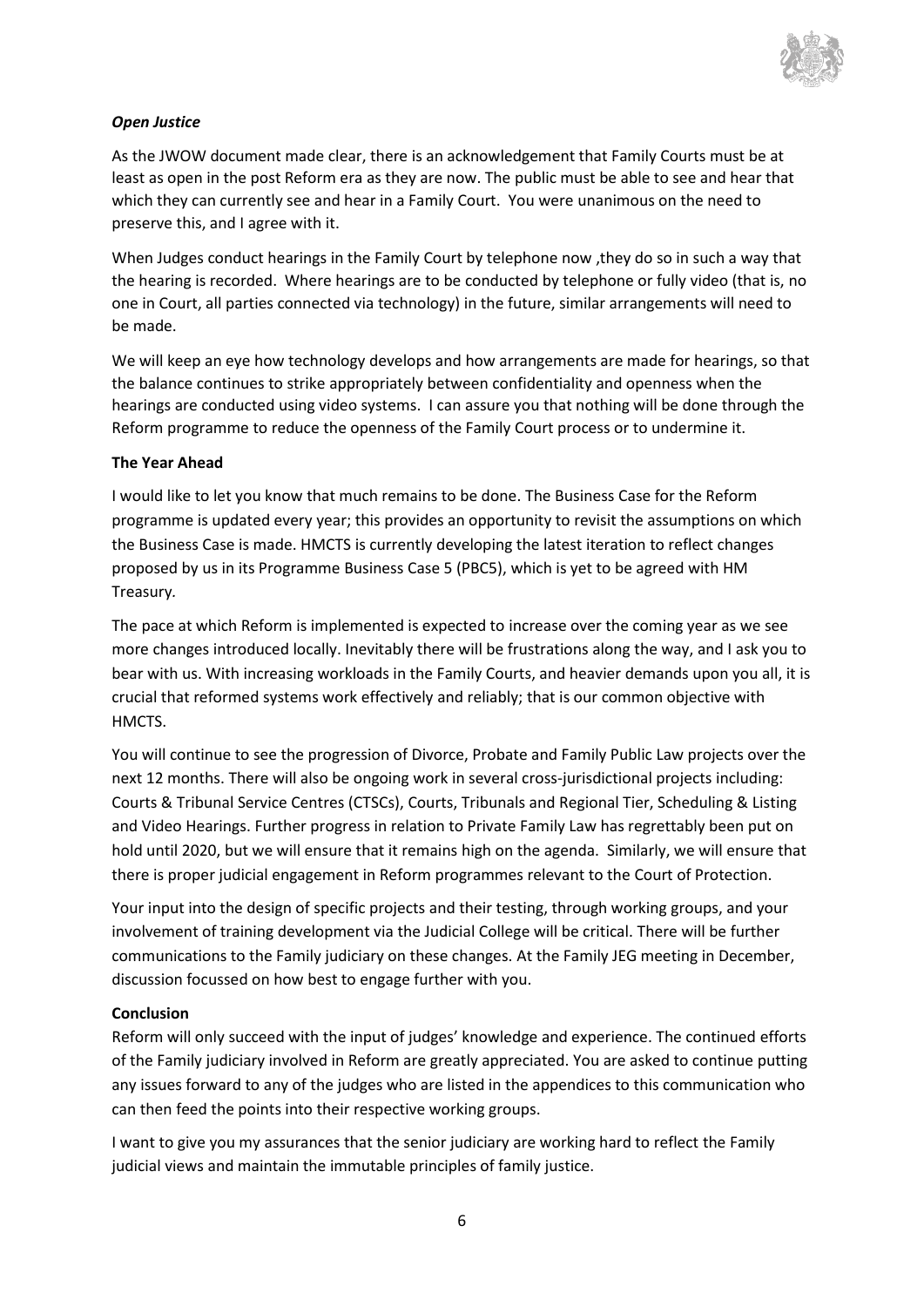

With very best wishes,

Sir Andrew McFarlane, President of the Family Division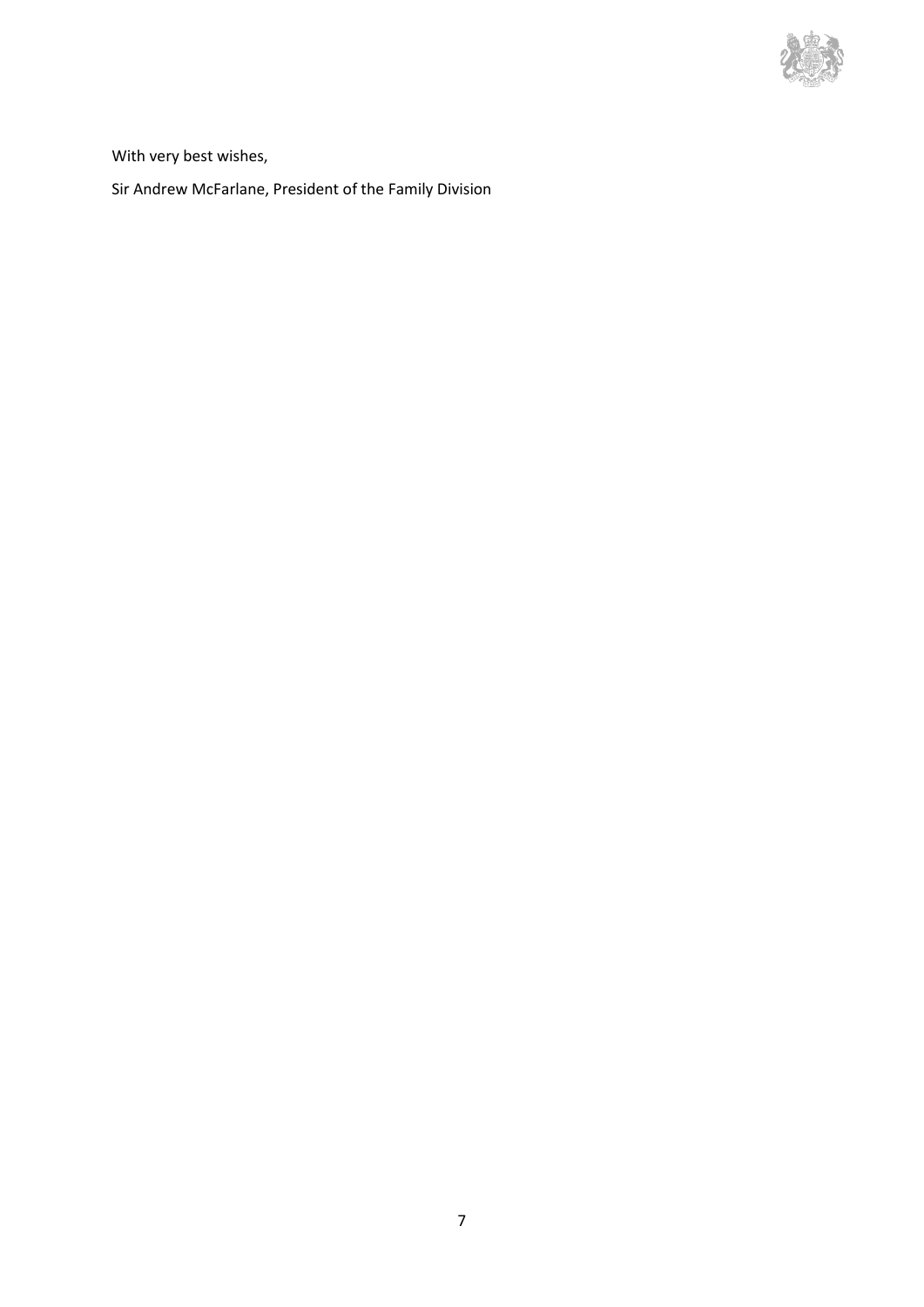

# **Appendix 1**

Membership Bodies

| <b>Body</b>                                      | <b>Members</b>                   |
|--------------------------------------------------|----------------------------------|
| <b>Family Judicial Engagement</b><br>Group (JEG) | Cobb J                           |
|                                                  | HHJ Robin Bedford [DFJ]          |
|                                                  | <b>HHJ Mark Horton</b>           |
|                                                  | DJ Tim Jenkins                   |
|                                                  | DJ Jonathan Whybrow              |
|                                                  | DJ Lorna Grosse                  |
|                                                  | DJ (MC) Nina Tempia              |
|                                                  | DJ Graham Stuart                 |
|                                                  | Hannah Penfold                   |
|                                                  | Frank Shipway JP                 |
|                                                  | Stephan Hays JP                  |
|                                                  | <b>Nadine Scaife</b>             |
| <b>Judicial Executive Board</b><br>(JEB)         | Lord Chief Justice, JEB Chair    |
|                                                  | Master of the Rolls              |
|                                                  | President of the Queen's Bench   |
|                                                  | Division                         |
|                                                  | President of the Family Division |
|                                                  | Chancellor of the High Court     |
|                                                  | Vice-President of the Court of   |
|                                                  | Appeal (Criminal Division)       |
|                                                  | Chair of the Judicial College    |
|                                                  | Senior President of Tribunals    |
|                                                  | Senior Presiding Judge           |
|                                                  | Vice-President of the Queen's    |
|                                                  | <b>Bench Division</b>            |
|                                                  | Deputy Senior Presiding Judge    |
|                                                  | Chief Executive of the Judicial  |
|                                                  | Office                           |
| Judicial Reform Board (JRB)                      | Jenkins DJ                       |
|                                                  | <b>SPT</b>                       |
|                                                  | Thirlwall LJ                     |
| Judicial Reform Board-<br>Courts (JRB-C)         | Cobb J                           |
|                                                  | Coulson LJ                       |
|                                                  | Jenkins DJ                       |
|                                                  | Thirlwall LJ                     |
|                                                  | Senior Presiding Judge           |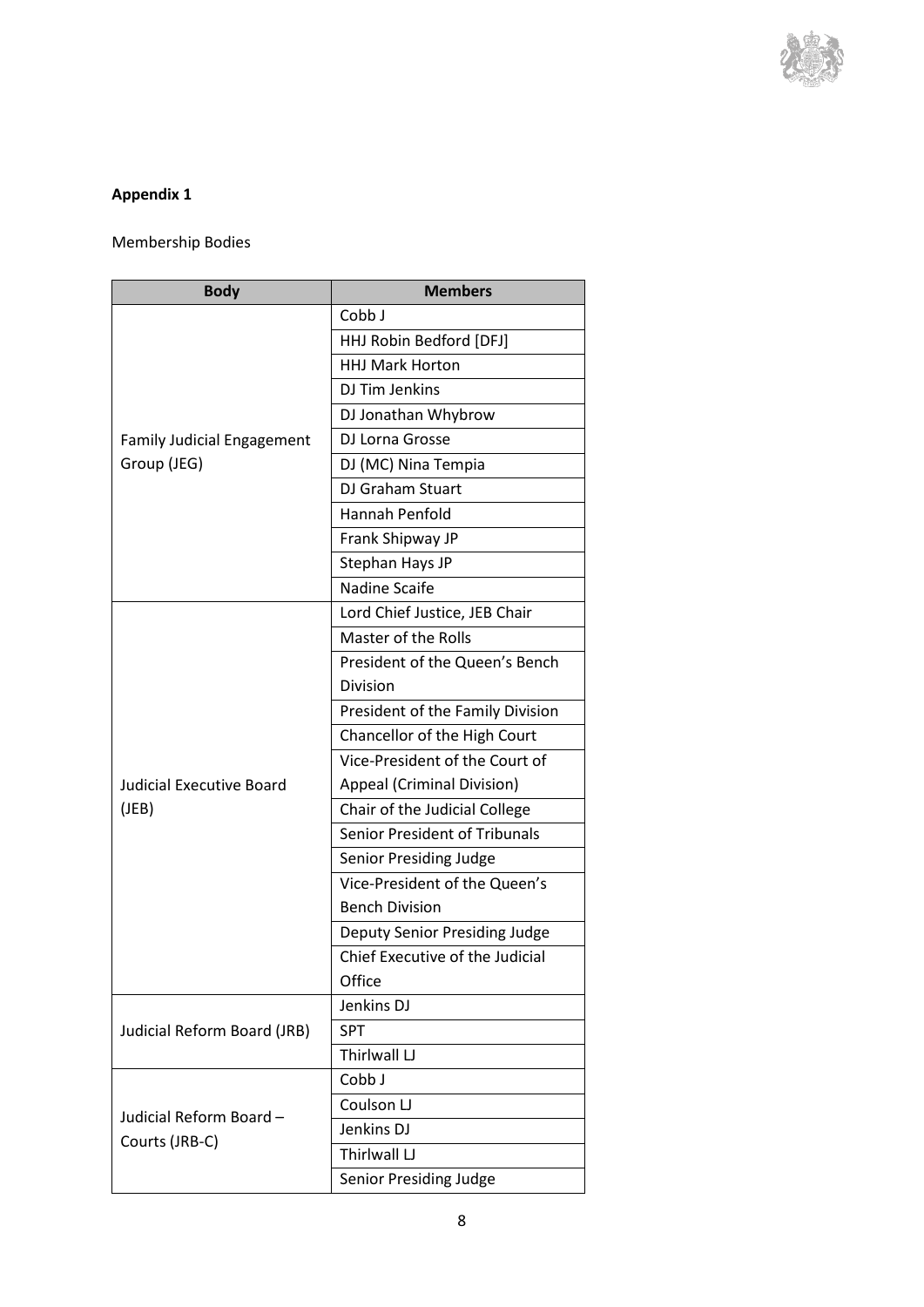

## **Appendix 2**

The Judicial User Interface should be able to carry out the following functions:

- Remote access;
- Indexing functionality and information to aid document filing;
- Search;
- Note-taking, highlighting, cutting, and pasting (editable PDF if PDF is the software);
- Allowing for multiple documents to be opened simultaneously;
- Allowing for early accessibility for allocated parties;
- Allowing for the adding or subtracting of documents without altering the established pagination;
- Access to Court calendars via icons;
- Date and directions functionality;
- Alerts / notification systems;
- Consistent pagination for all parties to ensure the smooth-running of referring a witness to a document;
- Case summary; and
- Miscellaneous categorisation for papers that do not fit elsewhere.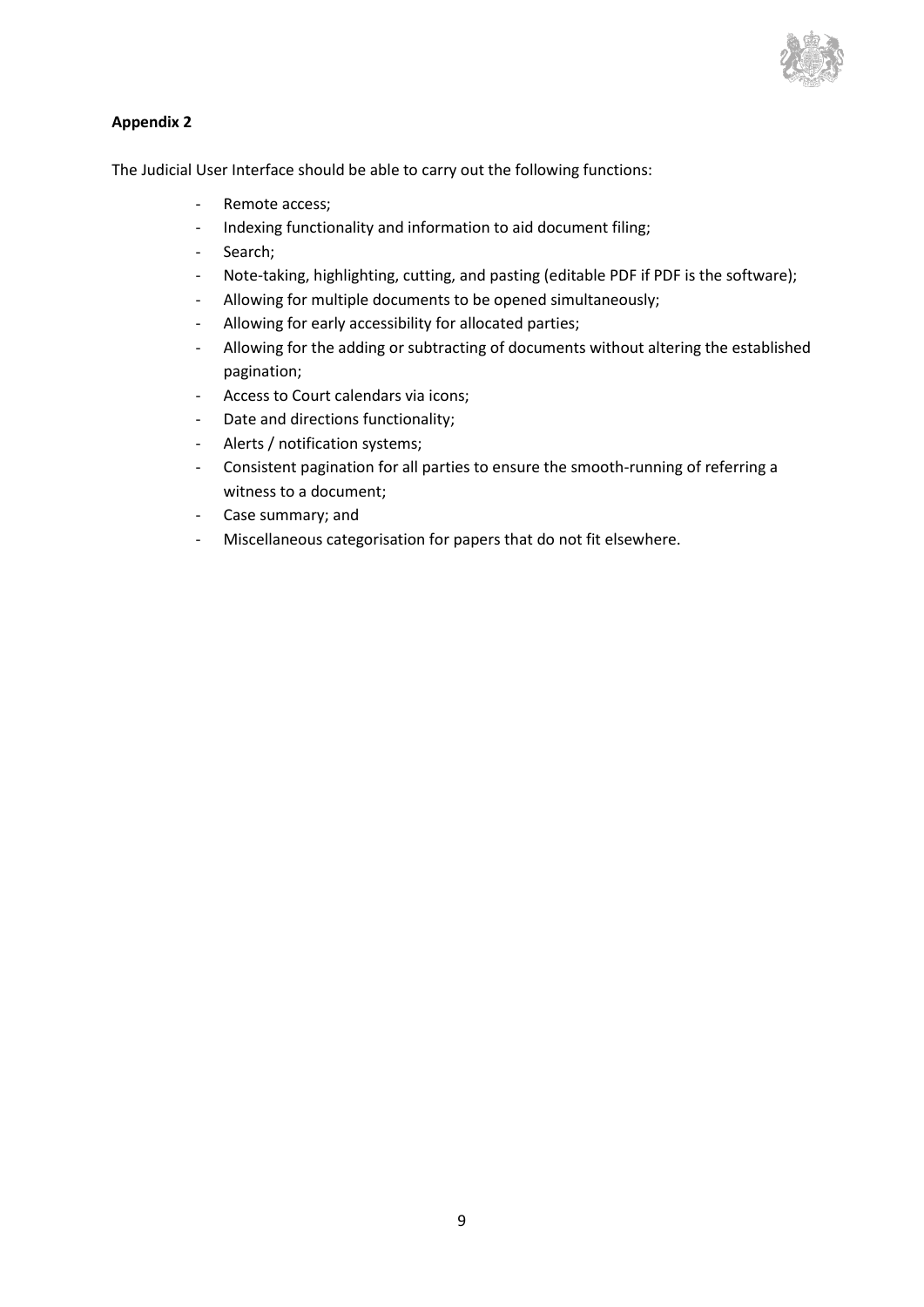

# **Appendix 3**

Family Judiciary Reform Working Group Members

| <b>Group</b>                           | <b>Member</b>                                               |
|----------------------------------------|-------------------------------------------------------------|
|                                        | HHJ Sharpe [DFJ]                                            |
| Public Law and Adoption Working Group  | Karen Andrew JP                                             |
|                                        | <b>HHJ Berkley</b>                                          |
|                                        | DJ Whybrow                                                  |
|                                        | <b>HHJ Berkley</b>                                          |
|                                        | DJ Corkill                                                  |
| Judicial User Interface Group          | <b>Tribunal Judge</b>                                       |
|                                        | Carlin                                                      |
|                                        | <b>Tribunal Judge</b>                                       |
|                                        | Froom                                                       |
|                                        | DJ Nightingale                                              |
|                                        | <b>HHJ Pearce</b>                                           |
|                                        | HHJ Hess [DFJ]                                              |
|                                        | <b>HHJ Andrew</b><br>Greensmith<br><b>Recorder Nicholas</b> |
| Digital Financial Remedies Pilot Group | Allen                                                       |
|                                        | DJ Alun Jenkins                                             |
|                                        | DJ Desmond Bloom-<br>Davis                                  |
|                                        | <b>DDJ Shaun Underhill</b>                                  |
|                                        | <b>Brooks TJ</b>                                            |
|                                        | <b>Chambers HHJ</b>                                         |
|                                        | Cobb J                                                      |
| Scheduling and Listing Working Group   | Ikram DJ (MC) (SDJ)<br>Richardson HHJ                       |
|                                        | [DCJ]                                                       |
|                                        | Swann REJ                                                   |
|                                        | Thirlwall LJ                                                |
|                                        | Cutts J                                                     |
| <b>Video Hearings Working Group</b>    | Cobb J                                                      |
|                                        | DJ Marshall Phillips                                        |
|                                        | DJ (MC) Crane                                               |
|                                        | Regional                                                    |
|                                        | <b>Employment Judge</b><br>Swann                            |
|                                        |                                                             |